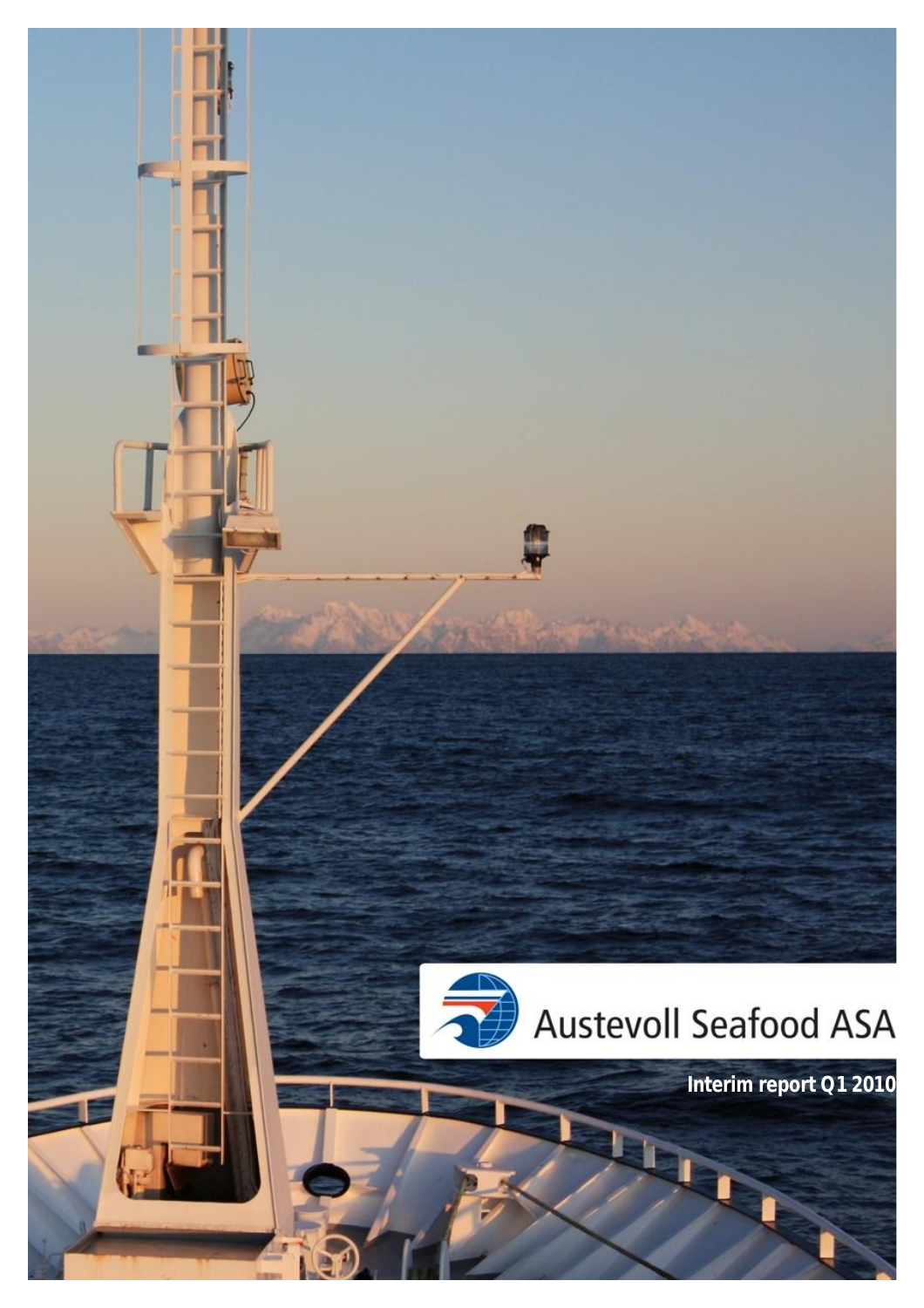

**Good prices and a good market for salmon, salmon trout, fishmeal and fish oil** 

**A seasonally good production quarter in Europe** 

**Earthquake in Chile in February**

# **Q1 2010**

- Group income in Q1 2010 totalled NOK 2,746 million, an increase from NOK 2,483 million in the same period in 2009.
- The Group operating result before depreciation and value adjustment of biomass (EBITDA) for Q1 2010 was NOK 431 million compared with NOK 337 million in Q1 2009.
- The first quarter has seen good prices for canned products, frozen products, fishmeal and fish oil, Atlantic salmon and salmon trout.
- As is normal for the first quarter, production was good for fishmeal and fish oil, and for the pelagic consumption segment in Europe. Lower volumes of fish were caught for human consumption production both in Chile and Peru in the first quarter of 2010 compared with the same quarter last year. This brought about lower sales volumes during the quarter.
- On 27 February 2010, an earthquake was registered with its epicentre around 90 km northwest of the city of Concepción in Chile. The earthquake measured 8.8 on the Richter scale. Austevoll Seafood (AUSS) undertakes a considerable number of activities and employs many staff in Chile. The Group has land-based operations in the city of Coronel, south of the earthquake's epicentre. We are grateful and relieved that none of our employees lost their lives in the earthquake, and our main priority in the weeks following the earthquake has been the wellbeing of our employees, as well as assessing the extent of material damage. Our fishing vessels have escaped unscathed but there has been some damage to land-based production facilities, with the frozen fish plant the worst affected. The coastal fleet started landing fish on 17 March and the company's own vessels resumed operations in late March. Initially, production comprised fishmeal, fish oil and canned goods. The plant for production of frozen goods was ready beginning of May.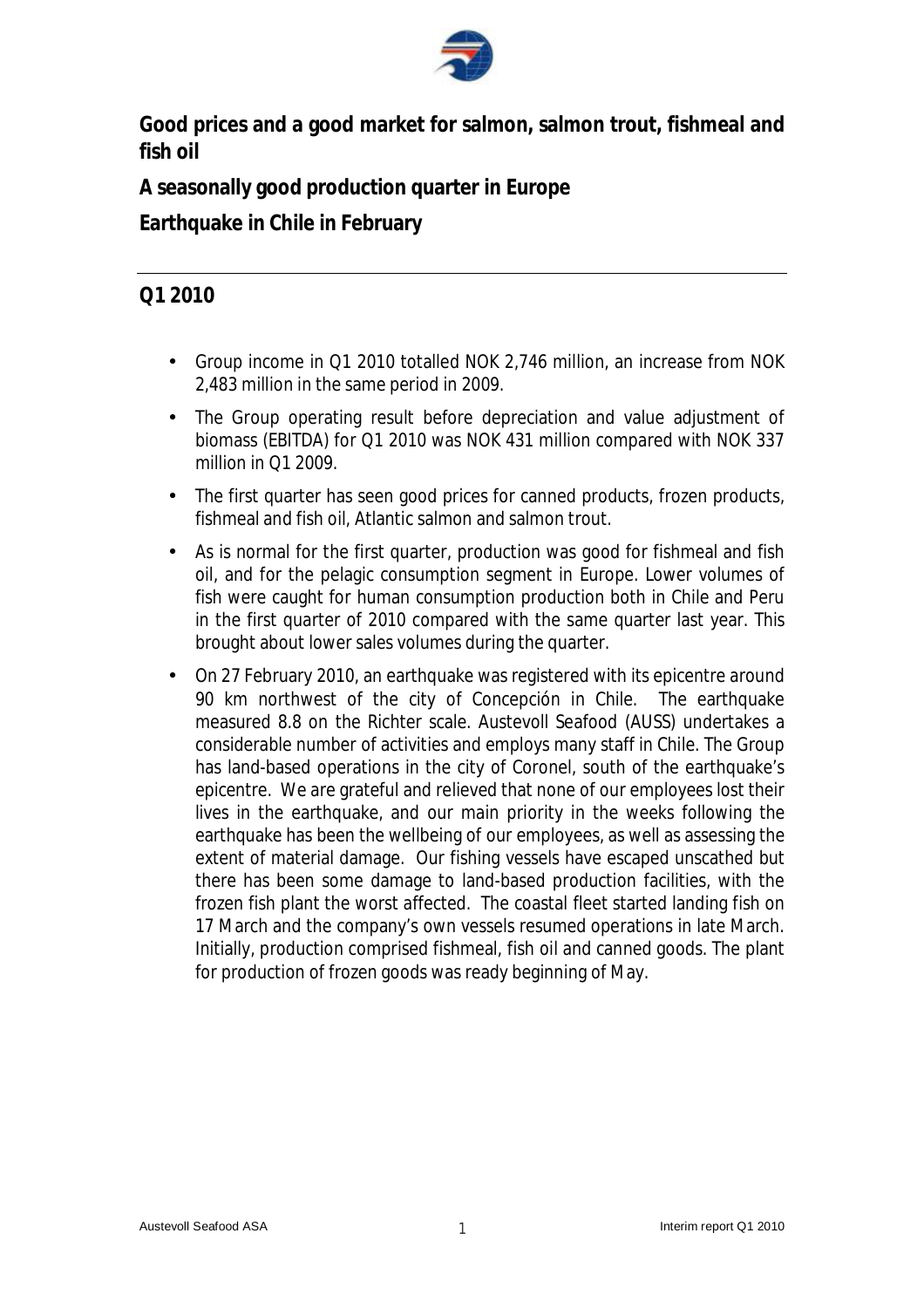

| Key figures for the Group        |              |              |              |
|----------------------------------|--------------|--------------|--------------|
| All figures in NOK 1.000         | Q1 10        | Q1 09        | 31.12.2009   |
|                                  |              |              |              |
| Operating income                 | 2.745.538    | 2.483.083    | 11.324.609   |
| <b>EBITDA</b>                    | 431,000      | 337.292      | 1.921.695    |
| EBITDA %                         | 16 %         | 14 %         | 17%          |
|                                  |              |              |              |
| Earnings per share               | 1,45         | 0,46         | 3,83         |
|                                  |              |              |              |
| Total assets                     | 16.790.356   | 15.546.478   | 16.291.209   |
| Equity                           | 7.618.713    | 5.558.128    | 7.095.483    |
| Equity ratio                     | 45 %         | 36 %         | 44 %         |
| Net interest bearing debt (NIBD) | $-3.814.791$ | $-6.212.190$ | $-4.091.474$ |

#### **Financial information Q1 2010**

The Group reported operating income of NOK 2,746 million for the quarter (Q1 2009 NOK 2,483 million). EBITDA before value adjustment for biomass in Q1 was NOK 431 million (Q1 2009 NOK 337 million). Sales prices achieved for fishmeal, salmon and salmon trout in Q1 2010 have been considerably higher when compared with the same quarter 2009. The prices for the Group's other products have also been stable and positive, approximate to the prices achieved in Q1 2009.

EBIT before value adjustment for biomass in Q1 was NOK 309 million (Q1 2009 NOK 220 million). EBIT after value adjustment for biomass in Q1 was NOK 579 million (Q1 2009 NOK 194 million).

Income from associated companies for Q1 totalled NOK 59 million (Q1 2009 NOK 34 million). The largest affiliated companies are Br. Birkeland AS, Norskott Havbruk (Scottish based Scottish Sea Farms Ltd.) and Shetland Catch Ltd.

The Group's net interest costs in Q1 2010 totalled NOK -50 million (Q1 2009 NOK -98 million). The decline in interest costs reflects the significant reduction in net interestbearing liabilities in 2009 and to date in 2010.

The result after tax for the quarter totalled NOK 446 million (Q1 2009 NOK 108 million).

### **Business segments**

#### **Fishmeal and fish oil**

Operating income in Q1 2010 totalled NOK 363 million (NOK 426 million in Q1 2009) and EBITDA amounted to NOK 76 million (NOK 55 million in Q1 2009).

Sales of fishmeal and fish oil in Q1 totalled approx. 46,000 tons compared with approx. 63,000 tons in Q1 2009. The prices for fishmeal have been higher in Q1 2010 when compared with the same quarter last year. The prices for fish oil in the first quarter were marginally higher than the prices in the same quarter last year. In Europe, cuts from production for consumers, blue whiting and capelin were the most important input factors for the production of fishmeal and oil and, as is normal for the season, production in Europe has been good this quarter. In Chile and Peru, cuts from own production for consumers and the purchase of raw materials from third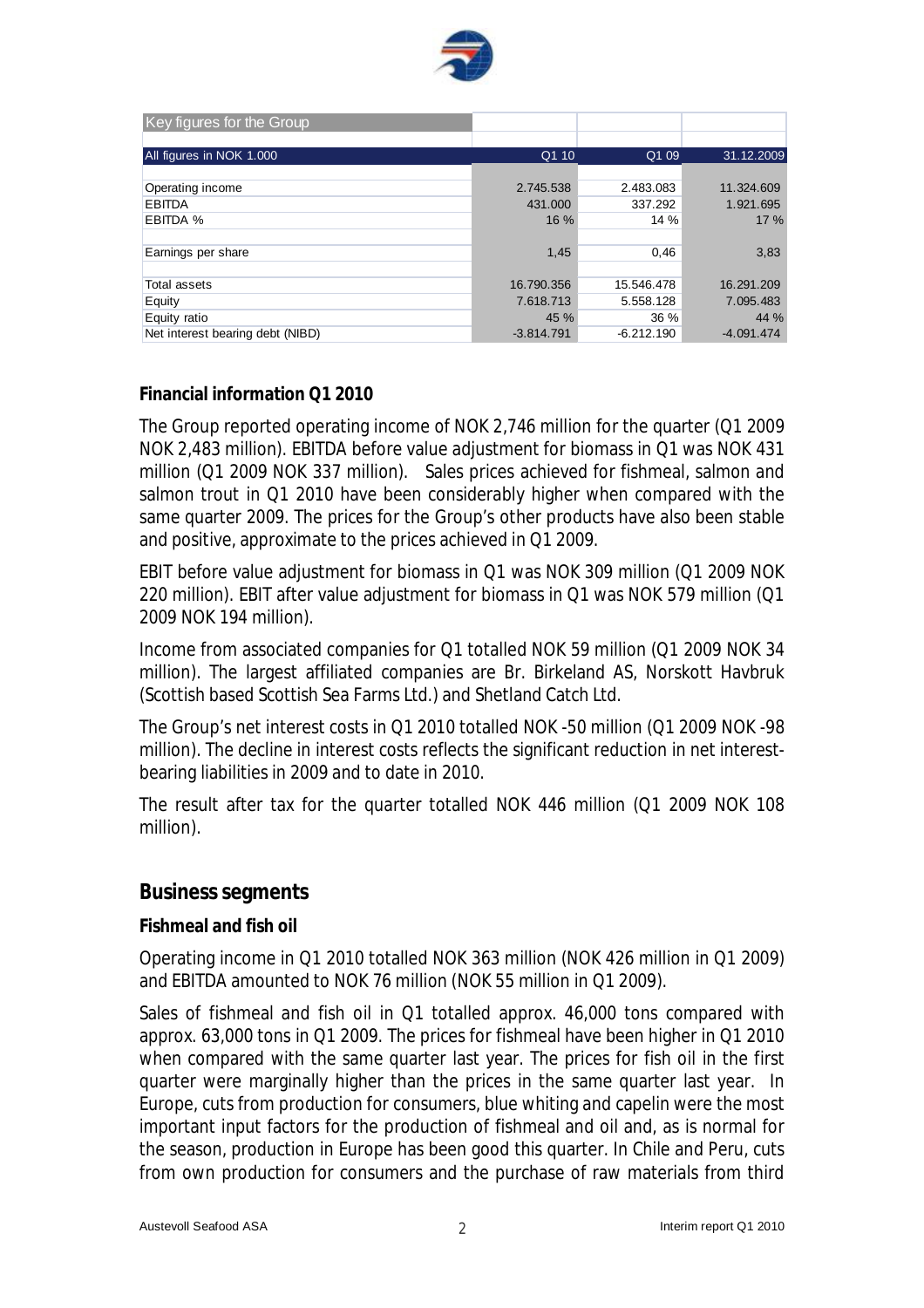

parties have been the input factors for production of fishmeal and fish oil in the first quarter. As a result of the earthquake in Chile on 27 February, production was interrupted for around 3 weeks.

The first season for anchoveta fishing in Peru (central/north) starts on 13 May and the quota for the first season is 2.5 million tons compared with 3.5 million tons for the first season last year.

#### **Consumer products**

Operating income in Q1 2010 totalled NOK 198 million (NOK 281 million in Q1 2009) and EBITDA amounted to NOK 25 million (NOK 61 million in Q1 2009).

The total volume sold for human consumption is distributed as follows; 1,000 tons of frozen products (Chile) compared with 7,500 tons in the same period last year. Approx. 436,000 boxes of canned products were sold, compared with approx. 622,000 boxes for the same period in 2009 (Chile and Peru). For high and low concentrate Omega 3 oils, Q1 sales were approx. 420 tons compared with approx. 567 tons for the same period in 2009. Realised prices for canned and frozen products have remained at a stable high for the first quarter and are in line with the prices from Q1 2009. The business segment, particularly during the first quarter, has been affected by the earthquake in Chile at the end of February. This resulted in a halt to all fishing and production of consumer canned products which lasted until the last weeks of March. Frozen production was ready for start up at the beginning of May. The volume of fishing for consumption in the first quarter in Peru was low and this is reflected in the earnings reported by this segment in Q1.

As previously communicated the sales of intermediate products were phased out May 2009. The company has been successful in replacing this product and Q1 2010 figures clearly indicate a significant increase in the sale of high-concentrate Epax products when compared with the same quarter last year.

### **Production, sale and distribution of Atlantic salmon and salmon trout**

This business segment comprises Lerøy Seafood Group ASA. In Q1 2010, the segment reported operating income of NOK 1,873 million (Q1 2009 NOK 1,522 million) and EBITDA before value adjustment of biomass of NOK 307 million (Q1 2009 NOK 192 million). The segment reported harvests of 22,500 tons gutted weight of salmon and trout in Q1 2010 compared with 22,200 tons in the same quarter last year. The segment has reported satisfactory operations during the quarter with good prices for its products. The market was positive throughout the quarter and the segment has a strong position on the major global fish markets.

#### **Pelagic Northern Atlantic**

Operating income in Q1 2010 totalled NOK 415 million (NOK 308 million in Q1 2009) and EBITDA amounted to NOK 27 million (NOK 32 million in Q1 2009).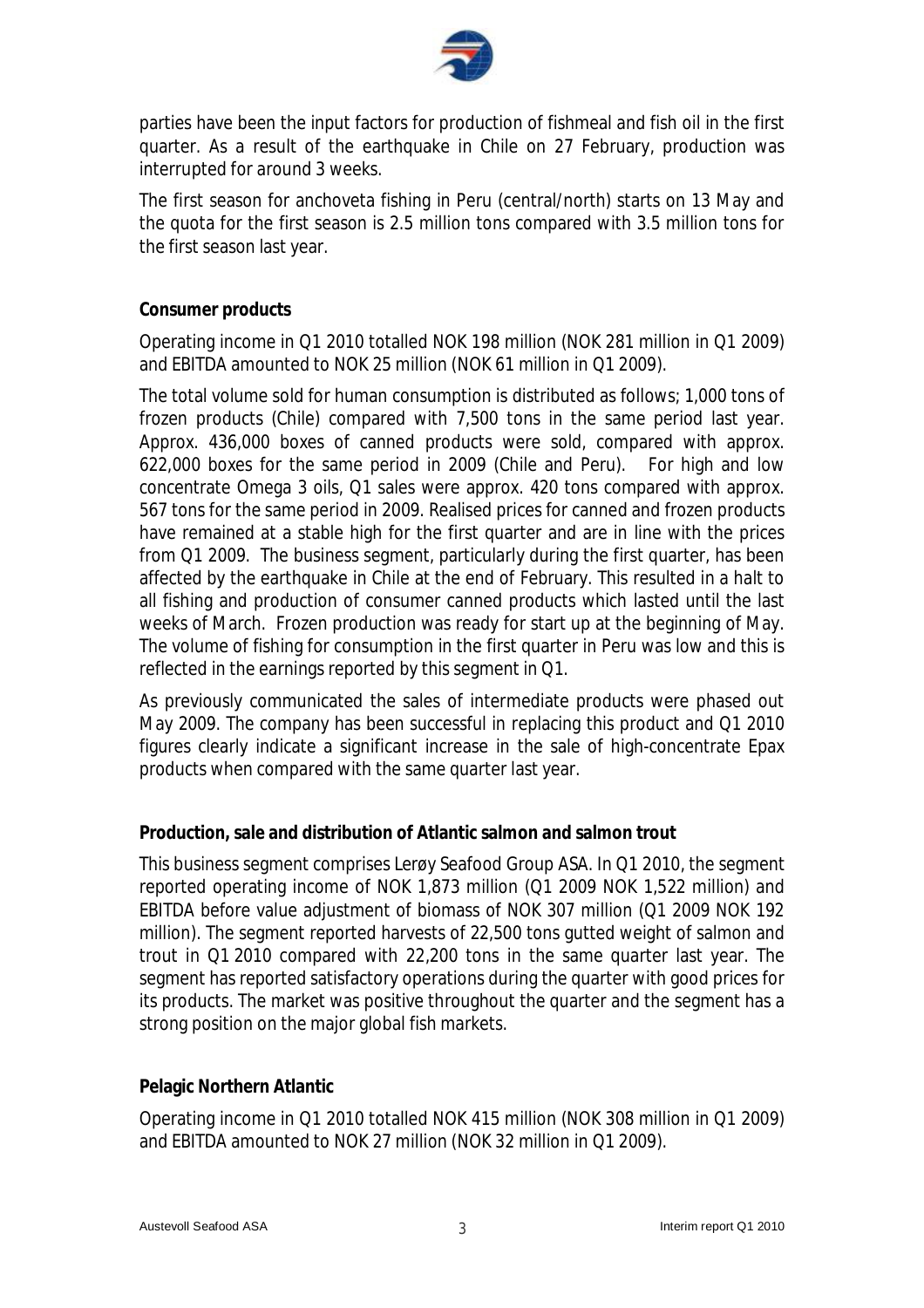

Pelagic Northern Atlantic comprises the sales company Atlantic Pelagic AS, which carries out all sales activities for the production companies Austevoll Fiskeindustri AS, Sir Fish AS, Modolv Sjøset AS and North Capelin Honningsvåg AS. This company is also responsible for the results of the production companies Austevoll Fiskeindustri AS, Sir Fish AS, Modolv Sjøset AS and North Capelin Honningsvåg AS.

The first quarter is normally a good quarter for Norwegian pelagic fishing due to the season for NVG herring and capelin. There was a high level of activity in the southern and northern plants in the quarter, reflected by the good result for the business segment as a whole.

## **Balance sheet as of 31 March 2010**

At the end of March 2010, the Group had a total balance sheet of NOK 16,790 million compared with NOK 16,291 million at year-end 2009. The Group equity at the end of March 2010 was NOK 7,619 million compared with NOK 7,095 million at the end of 2009. The equity ratio was 45% as of 31 March 2010 compared with 36% as of 31 December 2009.

Net interest-bearing liabilities were NOK 3,815 million at the end of the quarter compared with NOK 6,212 million at 31 March 2009 and NOK 4,091 million at yearend 2009. The Group's cash reserves as of 31 March 2010 totalled NOK 1,745 million compared with NOK 669 million at 31 March 2009 and NOK 1,623 million at year-end 2009. The Group's cash reserves do not include unutilised withdrawal rights.

## **Cash flow**

Cash flow from operating activities for Q1 2010 was NOK 418 million (NOK 397 million in Q1 2009). Cash flow from investment activities for Q1 2010 was NOK -55 million (NOK -46 million in Q1 2009). Cash flow from financing activities for Q1 2010 was NOK -242 million (NOK -326 million in Q1 2009). In March, a bond loan of NOK 100 million was paid down. The net change in cash in Q1 2010 is NOK 121 million (NOK 26 million in Q1 2009).

## **Risk factors and uncertainty factors**

The Group's risk exposure is described in the consolidated annual report for 2009. The Group's strong development in result in 2009 clearly illustrates a considerable improvement for all business segments. Group activities are mainly global and will always be more or less impacted by developments in world economy. Based on the unrest on the financial markets in the last years, the general consensus is that the uncertainty related to macro-economics is higher than what could be considered as normal. Although this situation may have an impact on the real economy for the majority of markets, we believe that AUSS's core business is founded on long-term sustainable values within interesting seafood industries.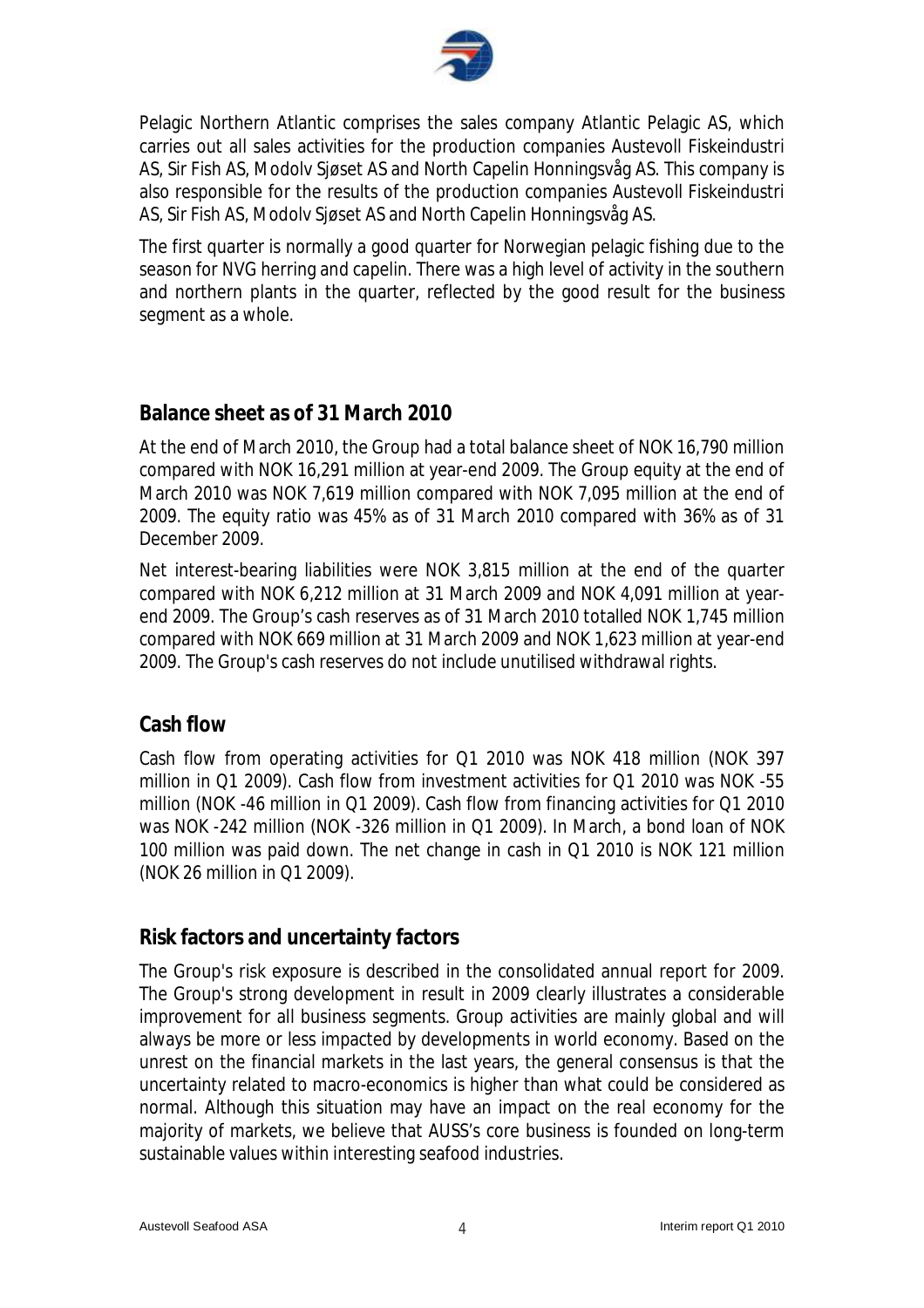

The Group is exposed to risk related to the value of investments in subsidiaries in the event of price changes in the raw materials and finished goods markets, to the extent that these changes impact on the company's competitive edge and earnings potential over time. Operating conditions and price developments, including marine biomass and fishing conditions, for the Group's input factors are also central parameters.

Changes in fishing patterns and quota regulations result in fluctuating catch volumes from quarter to quarter and from year to year, creating variable levels of utilisation for the company's production facilities. The seasonal fluctuations in catch volumes create similar fluctuations in the interim key figures.

The main share of the Group's liabilities has a floating interest rate.

The Group is exposed to fluctuations in foreign exchange rates, particularly for the EURO, USD, Chilean Peso and Peruvian Soles. Measures to reduce this risk include forward contracts and multi-currency overdraft facilities. Furthermore, parts of the long-term liabilities are adapted in relation to earnings in the same currency.

## **Shareholders**

As of 31 March 2010, the company had 4,082 shareholders in relation to a comparison figure of 3,178 shareholders at 31 March 2009. The share price was NOK 44.70 at the end of March 2010.

On the basis of the Group's solidity and satisfactory growth in result, the Board of Directors has proposed to the company's ordinary general meeting a dividend payment of NOK 1.20 per share in 2010. If the proposed dividend is adopted by the Annual General Meeting on 27 May 2010, the share will be listed exclusive of dividend from 28 May 2010. The shareholders' return shall reflect the value creation generated by the company and will, in the years to come, be represented by dividend payments and the development in share prices.

### **Market and outlook**

#### **Fishmeal and fish oil**

Fishmeal prices have shown an upwards trend in Q1 2010. Fish oil prices have followed a slightly upward trend since the autumn of 2009 and to date in 2010. There is a regular demand for the products from the most important markets, and we expect this to continue.

#### **Consumer products**

The Board of Directors expects to see a stable high demand for the Group's consumer products in the future, along with good prices. With an increased consumer focus on health, the market for the Group's high-concentrate Omega 3 products is expected to continue on a positive trend.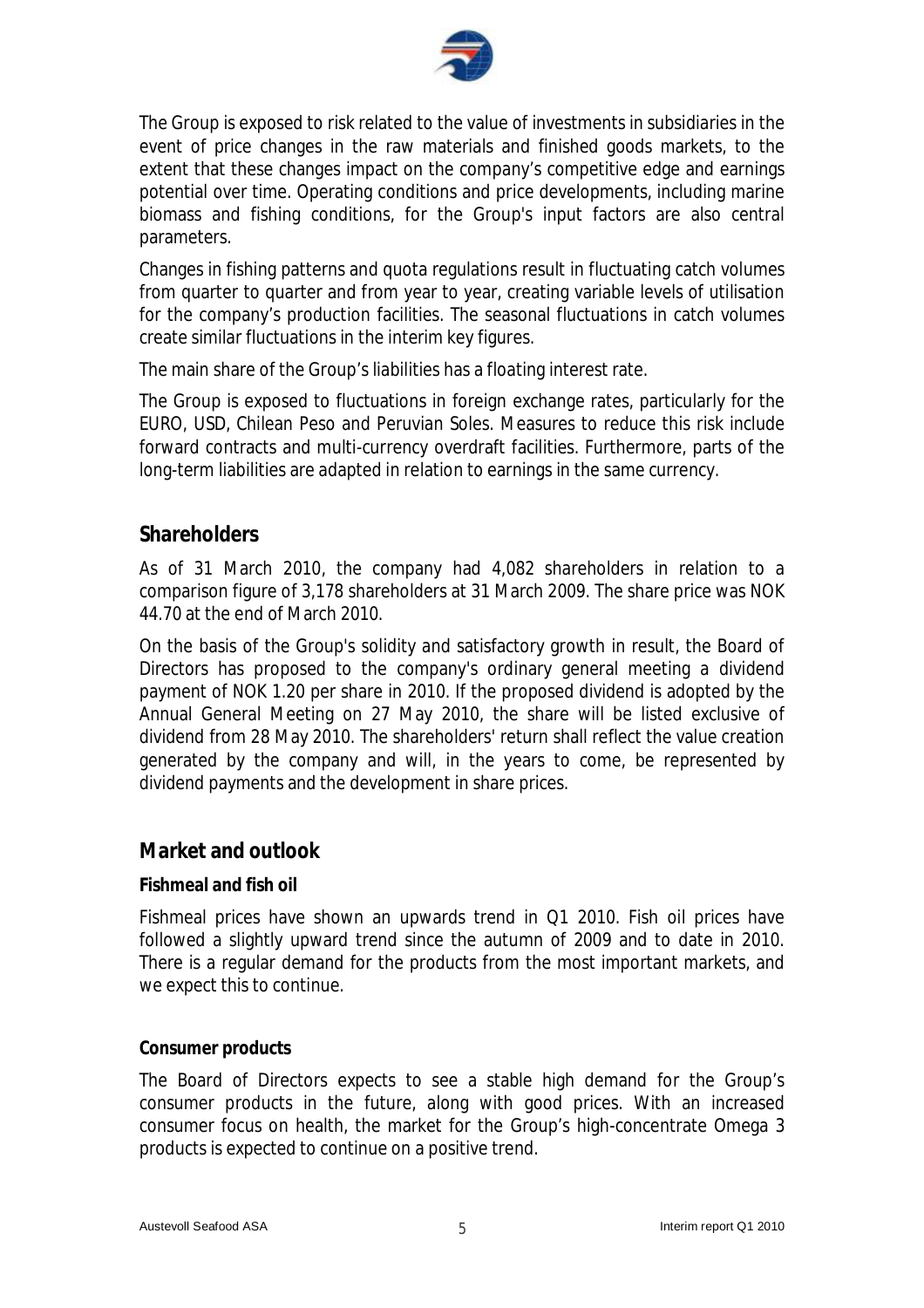

**Production, sale and distribution of Atlantic salmon and salmon trout** 

The development in demand for Atlantic salmon and salmon trout has been positive in 2010. The positive development in 2009 compared with expectations for a reduction in the global supply of Atlantic salmon in 2010, in addition to expectations of a limited growth in the years to come, provide grounds for continued optimism. The above-mentioned factors, combined with expectations of improved productivity for the segment, including improvements to biology, allow for a positive attitude towards developments.

> Storebø, 11 May 2010 The Board of Directors in Austevoll Seafood ASA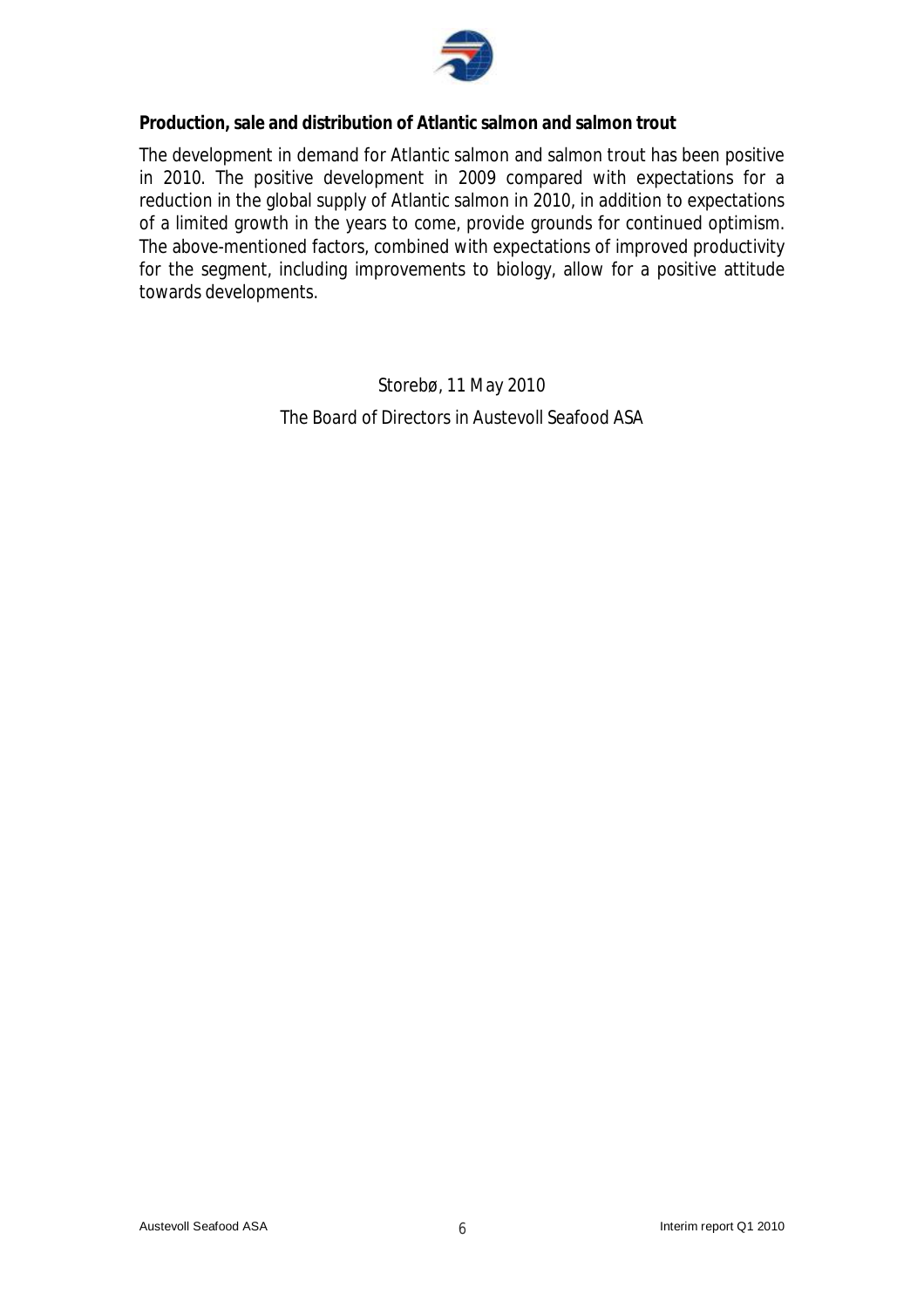

# **INTERIM REPORT Q1 2010**

| <b>Condensed Consolidated Income Statement (unaudited)</b> |            |           |            |
|------------------------------------------------------------|------------|-----------|------------|
|                                                            |            |           | (audited)  |
| All figures in NOK 1.000                                   | Q1 10      | Q1 09     | 2009       |
| <b>Operating income</b>                                    | 2.745.538  | 2.483.083 | 11.324.609 |
| Raw material and consumables used                          | 1.745.389  | 1.596.170 | 7.203.017  |
| Salaries and personnel expenses                            | 294.100    | 288.160   | 1.274.850  |
| Other operating expenses                                   | 275.049    | 261.461   | 925.047    |
| <b>Operating profit before depreciation (EBITDA)</b>       | 431.000    | 337.292   | 1.921.695  |
| Depreciation and amortisation                              | 122.152    | 117.438   | 465.535    |
| Impairment                                                 |            |           | 13.667     |
| EBIT before fair value adjustment biomass                  | 308.848    | 219.854   | 1.442.493  |
| Fair value adjustment biomass                              | 270.012    | $-25.561$ | 60.483     |
| <b>Operating profit</b>                                    | 578.860    | 194.293   | 1.502.976  |
| Income from associated companies                           | 58.651     | 33.775    | 80.341     |
| Net interest expenses                                      | $-53.778$  | $-93.981$ | $-281.556$ |
| Net other financial items (incl. agio/disagio)             | 3.831      | $-3.718$  | 28.571     |
| Profit before tax                                          | 587.564    | 130.369   | 1.330.332  |
| Income tax expenses                                        | $-141.734$ | $-22.504$ | $-342.383$ |
| Net profit                                                 | 445.830    | 107.865   | 987.949    |
| Profit to minority interests                               | 151.441    | 22.996    | 264,606    |
| Profit attribut.to equity holder of parent                 | 294.389    | 84.869    | 723.343    |
| Earnings per share                                         | 1,45       | 0,46      | 3,83       |
| Diluted earnings per share                                 | 1,45       | 0,46      | 3,83       |
| Earnings per share excl.fair value adj biomass             | 0,84       | 0,52      | 3,68       |

| Statement of Comprehensive income (unaudited)  |            |            |            |
|------------------------------------------------|------------|------------|------------|
| All figures in NOK 1.000                       | 31.03.2010 | 31.03.2009 | 31.12.2009 |
| Net earnings in the period                     | 445.830    | 107.865    | 987.949    |
| Other comprehensive income                     |            |            |            |
| Currency translation differences               | 76.816     | $-163.679$ | $-448.553$ |
| Other gains and losses in comprehensive income |            | -5.331     | ۰          |
| Total other comprehensive income               | 76.816     | $-169.010$ | -448.553   |
| Comprehensive income in the period             | 522.646    | $-61.145$  | 539.396    |
| Allocated to:                                  |            |            |            |
| Minority interests                             | 157.102    | 16.486     | 231.560    |
| Majority interests                             | 365.544    | -77.631    | 307.836    |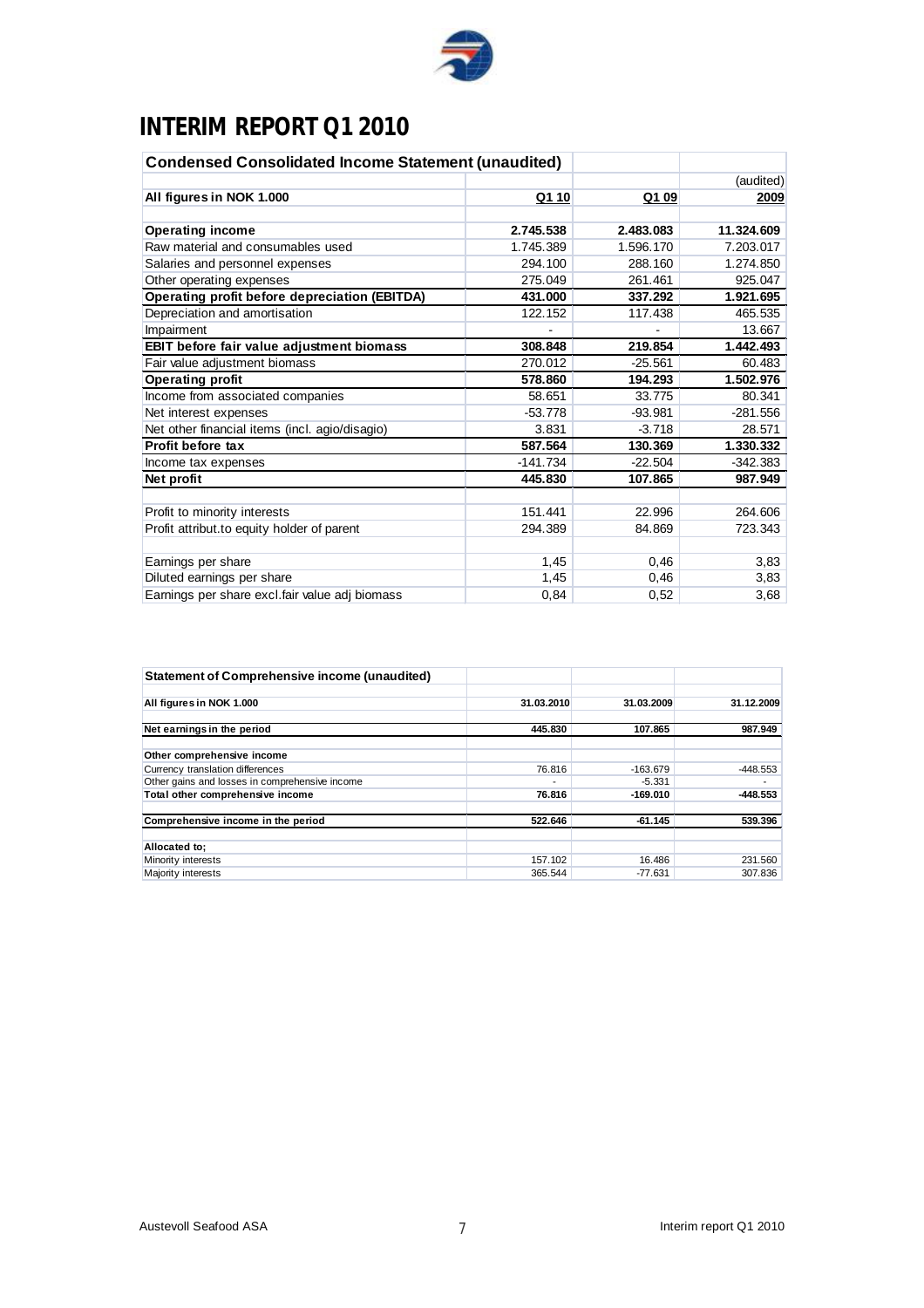

| <b>Condensed Consolidated Balance sheet (unaudited)</b> |            |            |            |
|---------------------------------------------------------|------------|------------|------------|
|                                                         |            |            | (audited)  |
| All figures in NOK 1.000                                | 31.03.2010 | 31.03.2009 | 31.12.2009 |
|                                                         |            |            |            |
| <b>Assets</b>                                           |            |            |            |
| Intangible assets                                       | 5.645.974  | 5.868.905  | 5.599.398  |
| Vessels                                                 | 705.370    | 761.883    | 697.851    |
| Property, plant and equipment                           | 3.187.438  | 3.380.520  | 3.173.199  |
| Investments in associated companies                     | 542.140    | 516.177    | 492.391    |
| Investments in other shares                             | 39.982     | 40.566     | 40.728     |
| Other long term receivables                             | 137.771    | 119.017    | 136.690    |
| <b>Total non-current assets</b>                         | 10.258.675 | 10.687.068 | 10.140.257 |
| Inventories                                             | 3.113.557  | 2.563.838  | 2.696.923  |
| Accounts receivables                                    | 1.275.145  | 1.277.388  | 1.476.172  |
| Other current receivables                               | 397.944    | 349.110    | 354.241    |
| Cash and Cash equivalents                               | 1.745.035  | 669.075    | 1.623.616  |
| <b>Total current assets</b>                             | 6.531.681  | 4.859.410  | 6.150.952  |
| <b>Total assets</b>                                     | 16.790.356 | 15.546.478 | 16.291.209 |
|                                                         |            |            |            |
| <b>Equity and liabilities</b>                           |            |            |            |
| Share capital                                           | 101.359    | 92.159     | 101.359    |
| Share premium fund                                      | 3.713.549  | 3.083.918  | 3.713.549  |
| Retained earnings and other reserves                    | 2.057.873  | 1.374.865  | 1.700.891  |
| Minority interests                                      | 1.745.932  | 1.007.186  | 1.579.684  |
| <b>Total equity</b>                                     | 7.618.713  | 5.558.128  | 7.095.483  |
| Deferred tax liabilities                                | 1.875.759  | 1.696.293  | 1.757.247  |
| Pension and other obligations                           | 30.269     | 27.846     | 28.386     |
| <b>Borrowings</b>                                       | 4.449.112  | 4.866.766  | 4.508.519  |
| Other long-term liabilities                             | 26.798     | 425.912    | 28.984     |
| <b>Total non-current liabilities</b>                    | 6.381.938  | 7.016.816  | 6.323.136  |
| Short term borrowings                                   | 541.620    | 620.321    | 616.778    |
| Overdraft facilities                                    | 680.067    | 1.087.283  | 697.499    |
| Account payable                                         | 920.624    | 725.400    | 881.079    |
| Other current liabilities                               | 647.394    | 538.531    | 677.234    |
| <b>Total current liabilities</b>                        | 2.789.705  | 2.971.534  | 2.872.590  |
| <b>Total liabilities</b>                                | 9.171.643  | 9.988.350  | 9.195.726  |
| <b>Total equity and liabilities</b>                     | 16.790.356 | 15.546.478 | 16.291.209 |

## **Condensed Consolidated Cash flow statement (unaudited)**

| All figures in NOK 1.000                         | Q1 2010    | Q1 2009    | 2009 (audited) |
|--------------------------------------------------|------------|------------|----------------|
|                                                  |            |            |                |
| Net cash flow from operating activities          | 418.313    | 397.329    | 1.679.107      |
| Net cash flow from investing activities          | $-54.857$  | $-46.035$  | 180.600        |
| Net cash flow from financing activities          | $-242.037$ | $-325.754$ | $-879.627$     |
| Net change in cash and cash equivalents          | 121.419    | 25.540     | 980.080        |
| Cash and cash equivalents at beginning of period | 1.623.616  | 643.536    | 643.536        |
| Cash and cash equivalents at period end          | 1.745.035  | 669.076    | 1.623.616      |

| <b>Condensed Consolidated Statement of changes in Equity (unaudited)</b> |            |            |            |
|--------------------------------------------------------------------------|------------|------------|------------|
| All figures in NOK 1.000                                                 | 31.03.2010 | 31.03.2009 | 31.12.2009 |
| <b>Equity period start</b>                                               | 7.095.482  | 5.619.768  | 5.619.768  |
| Comprehensive income in the period                                       | 522.646    | $-61.145$  | 539.396    |
| <b>Dividends</b>                                                         |            | ۰          | $-56.166$  |
| Minority interests arising from business combinations/acquisition        |            | $-1.080$   | 31.894     |
| Effect option programme                                                  | 585        | 585        | 2.243      |
| Acquisitions of minorities/sales to minorities                           |            | ۰.         | 319.516    |
| New equity from cash contribution and contribution in kind               | ۰          | ۰          | 638.831    |
| Total changes of equity in the period                                    | 523.231    | $-61.640$  | 1.475.714  |
| Equity at period end                                                     | 7.618.713  | 5.558.128  | 7.095.482  |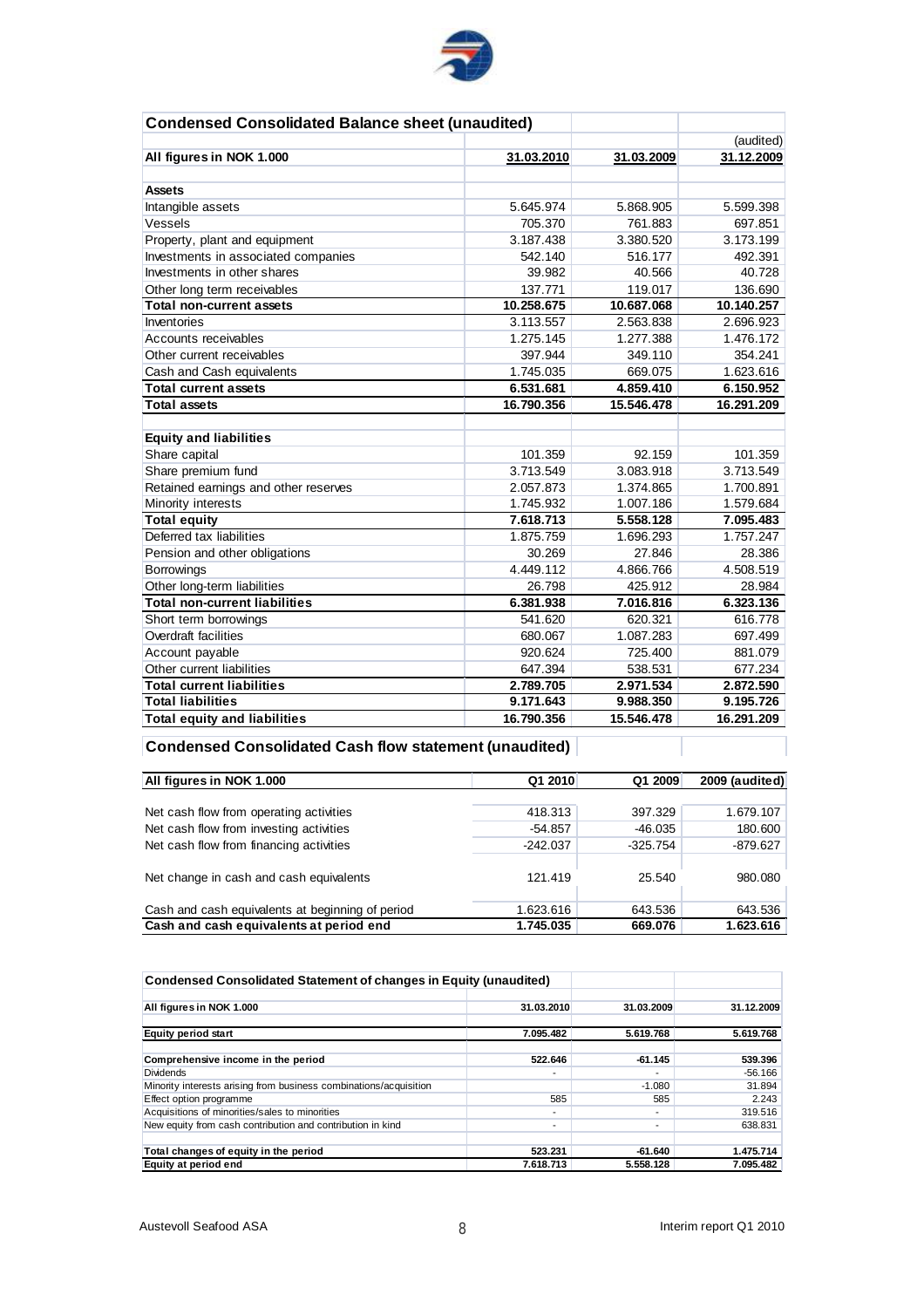

## **Selected notes to the accounts**

## **Note 1 Accounting principles applied**

This interim report has been prepared in accordance with the International Financial Reporting Standards (IFRS) and the related standard for interim reports (IAS 34). The interim report, including historical comparison figures, is based on current IFRS standards and interpretation. Changes in the standard and interpretations may result in changes to the result. The quarterly report is prepared in accordance with the same principles applied to the previous annual report, but does not contain all the information and notes required for an annual report.

This report must therefore be read in the context of the last annual report from the company (2009).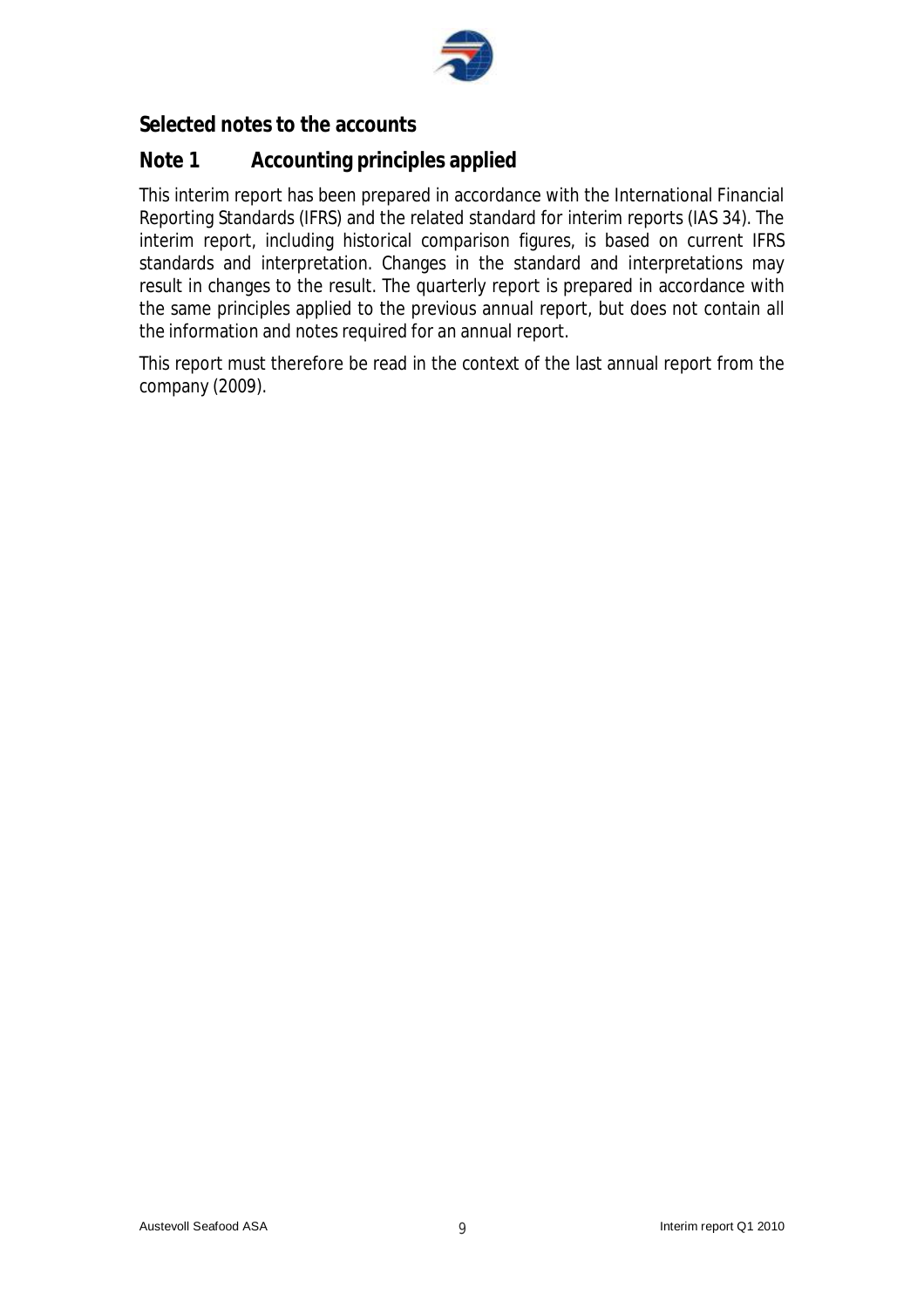

## **Note 2**

| <b>Segment information</b>                                                |           |           | (all figures in NOK 1.000) |
|---------------------------------------------------------------------------|-----------|-----------|----------------------------|
|                                                                           |           |           |                            |
| <b>Fishmeal and oil</b>                                                   | Q110      | Q109      | 2009                       |
| Operating revenue                                                         | 362.931   | 425.717   | 2.037.200                  |
| <b>EBITDA</b>                                                             | 75.730    | 55.343    | 531.784                    |
| EBITDA %                                                                  | 21 %      | 13%       | 26 %                       |
| EBIT before fair value adj.biomass                                        | 40.068    | 18.153    | 367.764                    |
| Volumes sold fishmeal (tons)*                                             | 31.423    | 54.699    | 255.192                    |
| Volumes sold fishoil (tons)*                                              | 14.465    | 4.666     | 59.783                     |
| Fishmeal/oil sold for associated company                                  |           | 3.534     | 7.163                      |
|                                                                           |           |           |                            |
| <b>Human Consumption</b>                                                  |           |           |                            |
| Operating revenue                                                         | 198.168   | 281.354   | 972.035                    |
| <b>EBITDA</b>                                                             | 25.072    | 61.021    | 176.893                    |
| EBITDA %                                                                  | 13%       | 22%       | 18 %                       |
| Minority interests                                                        | $-3.286$  | 36.818    | 91.623                     |
| <b>Majority interests</b>                                                 |           |           |                            |
| Canning (cases)                                                           | 436.456   | 622.212   | 2.186.014                  |
| Frozen fish (tons)                                                        | 907       | 7.525     | 33.488                     |
| <b>HC and LC Omega 3 products (tons)</b>                                  | 420       | 567       | 1.815                      |
|                                                                           |           |           |                            |
| <b>Pelagic North Atlantic</b>                                             |           |           |                            |
| Operating revenue                                                         | 414.659   | 307.733   | 1.111.347                  |
| <b>EBITDA</b>                                                             | 27.032    | 32.471    | 65.792                     |
| EBITDA %                                                                  | 7 %       | 11%       | 6 %                        |
| EBIT before fair value adj.biomass                                        | 21.755    | 27.146    | 43.873                     |
|                                                                           |           |           |                            |
| Production, sales&distributin salmon/trout                                |           |           |                            |
| Operating revenue                                                         | 1.873.091 | 1.521.594 | 7.473.807                  |
| <b>EBITDA</b>                                                             | 306.856   | 191.892   | 1.154.163                  |
| EBITDA %                                                                  | 16 %      | 13%       | 15 %                       |
| EBIT before fair value adj.biomass                                        | 255.092   | 141.852   | 950.156                    |
| Volumes sold own production (gwt tons)                                    | 22.500    | 22.200    | 108.500                    |
|                                                                           |           |           |                            |
| <b>Elimination/not allocated AUSS</b>                                     |           |           |                            |
| Elimination/not allocated AUSS                                            | -94.138   | $-53.315$ | $-269.779$                 |
| EBITDA                                                                    | $-3.690$  | $-3.435$  | $-6.936$                   |
| EBIT before fair value adj.biomass                                        | $-4.781$  | $-4.115$  | $-10.925$                  |
|                                                                           |           |           |                            |
| <b>Total group</b>                                                        |           |           |                            |
| Operating revenue                                                         | 2.754.711 | 2.483.083 | 11.324.610                 |
| <b>EBITDA</b>                                                             | 431.000   | 337.292   | 1.921.696                  |
| EBITDA %                                                                  | 16 %      | 14 %      | 17 %                       |
| EBIT before fair value adj.biomass                                        | 308.848   | 219.854   | 1.442.491                  |
|                                                                           |           |           |                            |
|                                                                           |           |           |                            |
| * From February 1, 2009 Welcon Group is proportionally consolidatet (50%) |           |           |                            |
|                                                                           |           |           |                            |

# **Note 3 Transactions with closely related parties**

There were no considerable transactions with closely related parties in Q1 2010.